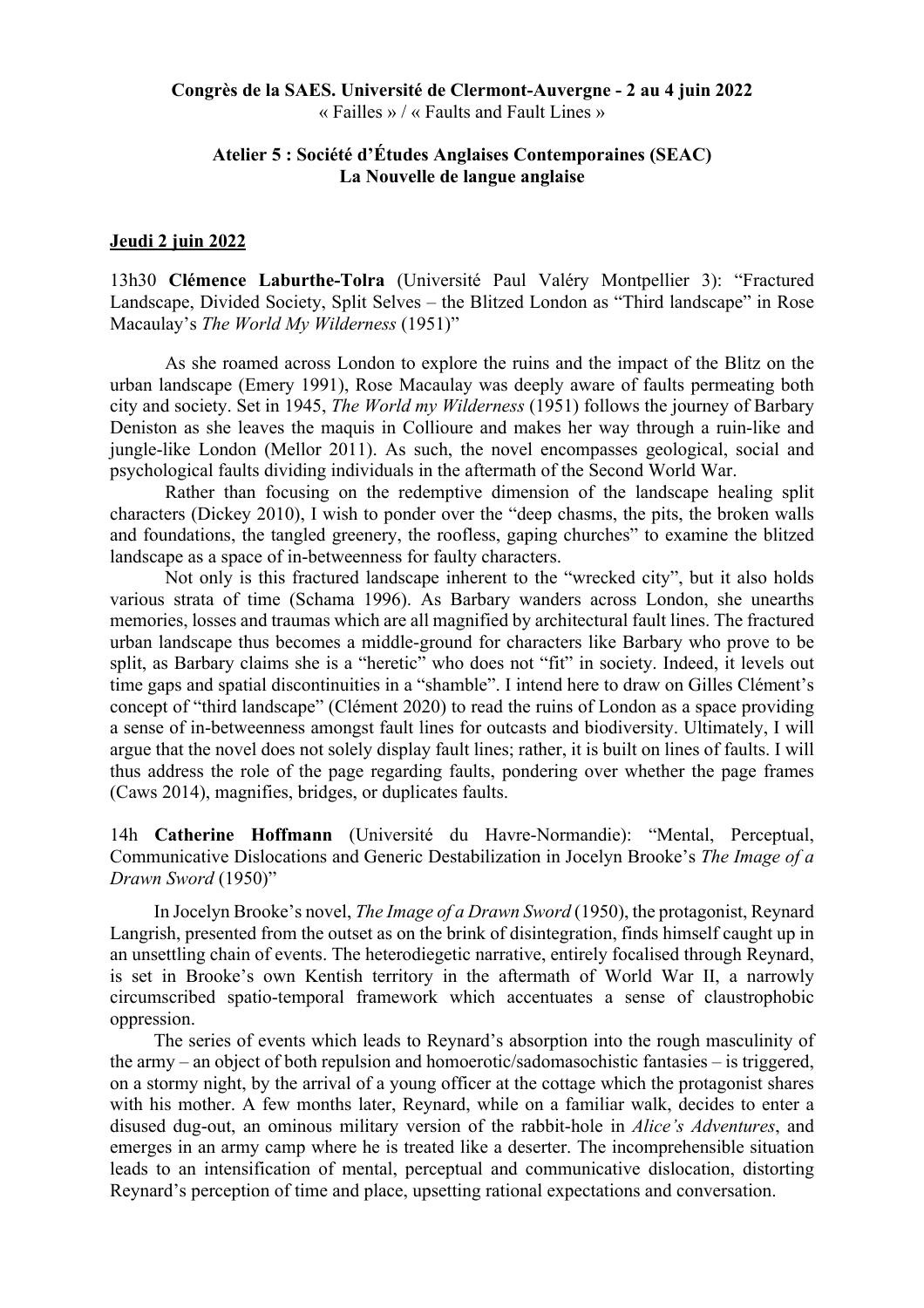Topoï suggesting generic affiliations with narratives of dream or madness and with the fantastic contribute to tearing apart the fabric of the ordinary world, while leaving both protagonist and reader in doubt about the true nature of the events. Uncertainties arising from Reynard's inner dislocation should not, however, obscure the subversive dimension of a novel which, in its own fantastical way, registers anxiety about renewed war after 1945. By locating the camp and impending military action in the midst of a Kentish rural area, Brooke destabilises the pastoral and reveals the continuing military presence in rural England to be "a core element of English nature in its function as a component of cultural identity" (Rawlinson 115).

Ultimately, it will be suggested that, from a rhetorical perspective, though the narrative is ostensibly informed by metonymy, the disturbing effects of its association of contrary states and the paradoxical attribution of positive effects to terrifying situations may be fruitfully approached through the figure of oxymoron.

# 14h30 **Lea Sinoimeri** (Université de Paris): "Theatres of the Mind: Split Selves and Liminality in Contemporary Northern Irish Short Fiction"

The paper will explore short fiction by contemporary Northern Irish authors Lucy Caldwell and Jan Carson analysing the modes through which their experimental writing highlights the multiple fractures and fault lines of Northern Irish reality, while imagining new, liminal and hybrid modes of being and belonging in Northern Ireland.

The analysis will focus on the way in which these two authors revisit and innovate the genre of the short story by exploring both, fault lines and continuities with other genres and media. Authors of several novels and short story collections, both, Caldwell and Carson also write for the radio, often blurring the lines between short fiction and radiophonic work. Commissioned by the BBC in 2020, Carson's *The Last Resort* (2021) was first broadcast on BBC 4 as a ten-episode series, before being published as a short fiction collection. Similarly, Caldwell's *Mayday* was first broadcast as a radioplay on BBC 4 in 2018 and later included into her last collection *Intimacies* (2021), while many of her short stories have been adapted and produced by the BBC.

Anaysing differences and specificities of each collection, Caldwell's two short story collections *Multitudes* (2016) and *Intimacies* (2021) and Carson's *Children's Children* (2016) and *The Last Resort* (2021) will be read as hybrid and liminal works that challenge the reader's perception of generic identity and demonstrate Caldwell's and Carson's far-reaching intertextual and intermedial aspect of writing. Special attention will be drawn to the way in which both Caldwell and Carson experiment with narrative voice. Their short stories alternate first person interior monologue with second person narrative, thus setting the scene of a theatre of the mind where multiple spatial and temporal dimensions overlap. Split between their past and present selves, between their inner and outer voices, the often-unnamed narrators of Caldwell's and Carson's stories narrate their intimate, dramatic ruptures, losses and dislocations in and out of Northern Ireland. The analysis would finally like to suggest that, despite the alienating effect of this fractured narration, each collection weaves the different stories together through thematic echoes and multiple, intratextual connections thus imagining collective and plural ways of overcoming the dramatic fractures of the past.

15h **Isabelle Roblin** (Université du Littoral-Côte d'Opale): "Geology as a Metaphor in Graham Swift's *Ever After* (1992)"

In *Ever After*, Graham Swift's fifth novel, Matthew Pearce, the main narrator's ancestor, is a Victorian surveyor who chronicles in his *Notebooks* how his reading of Charles Lyell's *Principles of Geology* (1830-1833) and Charles Darwin's *On the Origin of Species* (1859) shattered his vision of the world, opening up "epistemological fault lines" and "yawning fractures" in his "teleological understanding" of human life: "If Lyell is right", he exclaims, *"*if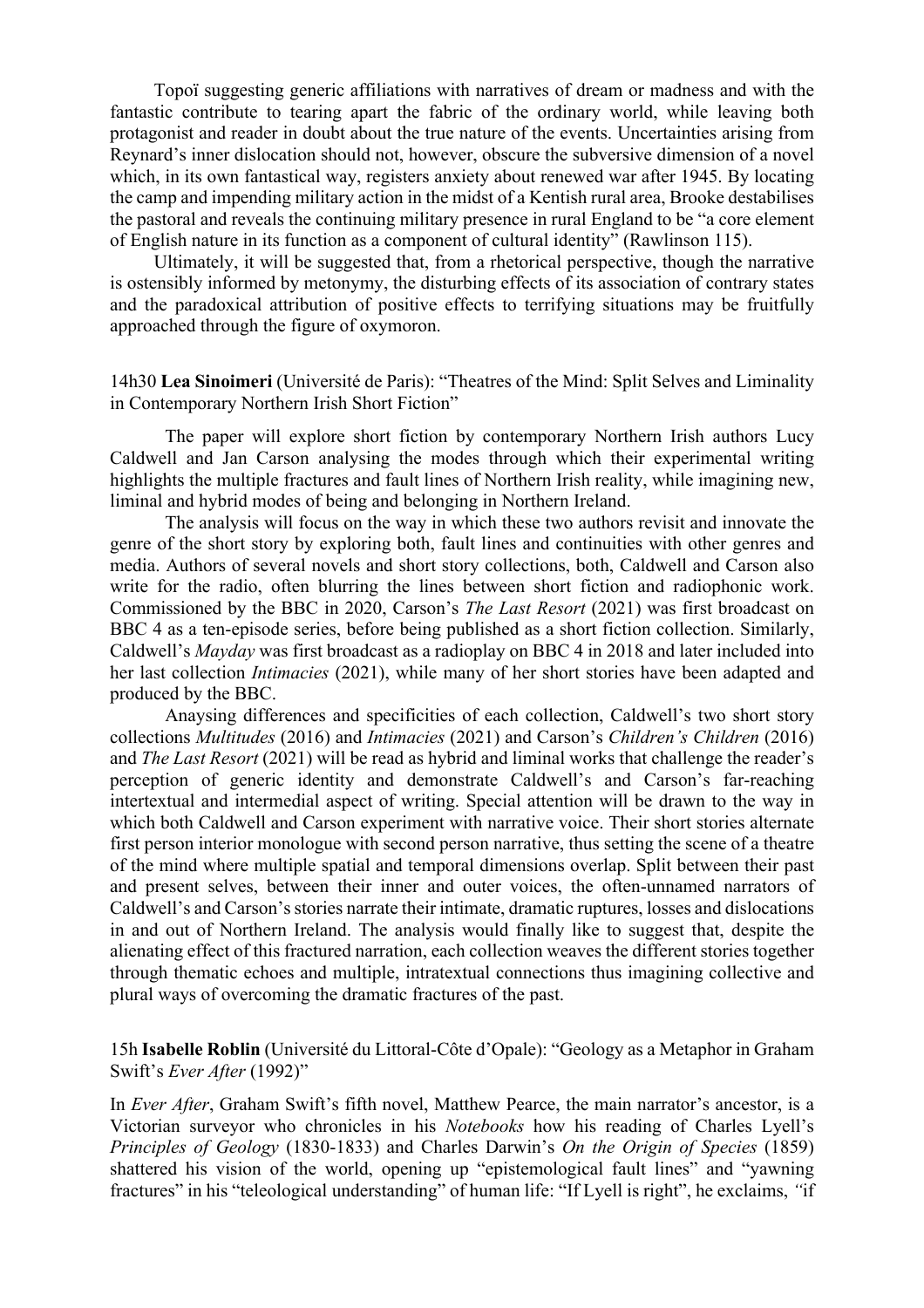the world existed so long without Man upon it, why should we suppose [...] that we occupy any special and permanent place in Creation?" (*Ever After*, 135). This of course echoes the seismic debates between "creationists" and "evolutionists" that bisected Victorian society and which are often represented in neo-Victorian fiction. However, this is not the only fault line in the novel. The text itself of the *Notebooks* is fragmented, presented achronologically, used by the main late twentieth-century narrator, Bill Unwin, for his own ends, creating a feeling of unease and uncertainty in the reader, who feels the fictional ground beneath his/her feet moving and his/her reading comfort zone shaken. Geology and fault lines are thus very much an essential component of Swift's novel, both literally and metaphorically.

15h30 **Armelle Parey** (Université de Caen-Normandie): "Memory Slippages and Biofiction in Maggie O'Farrell's *Hamnet*"

Maggie O'Farrell's 8<sup>th</sup> novel, *Hamnet* was published to great acclaim in 2020, winning the Woman's Prize for Fiction in the UK and the National Book Critics Circle prize for fiction in the USA. The title of the novel refers to one of the protagonists, William Shakespeare's son, who died aged 11. The narrative however very much focuses on his mother, usually known as Ann Hathaway and here referred to as Agnes, as in her father's will. *Hamnet* is similar to Claire Tomalin's *The Invisible Woman* about Charles's Dickens's mistress insofar as it too attaches itself to a figure one hardly knows anything about, now hiding its object behind another character's name (Hamnet, another figure one knows nothing about). However, while Tomalin's approach is biographical, O'Farrell's is fictional and because Ann is a historical figure, I propose to read *Hamnet* as a variation on the genre of biofiction. Biofiction, which conflates history, biography and fiction, often focuses on well-known figures and this paper proposes to examine *Hamnet* to consider how and to what effects the genre works with minor figures.

After summing up what is generally known about Shakespeare's family, this paper will examine what is now said about them and how. Indeed, *Hamnet* does not try to explain why these figures have been forgotten in a two-level narrative as in A.S. Byatt's *Possession* where 20th-century scholars unearth new elements that challenge the view commonly held on two Victorian authors. Contrary too to the long view offered to the reader in Alan Hollinghurst's *The Stranger's Child* that depicts the fortunes of a poet and his reputation across 100 years, *Hamnet*'s reader is immersed in the lives and sorrows of the playwright's family in the space of a few years. Finally, this paper will deal with what seems to be the attraction of the empty slate — the gaps in history like a mystery to be interpreted— and the revisionist dimension present in O'Farrell's novel put forward in the novelist's interviews. If repairing, making up for what is missing, filling in the blanks is the object, a biofiction of minor figures like *Hamnet* can be considered as a form of revisionism. We shall conclude with remarks on Ben Elton's TV show *Upstart Crow* and his film *All is True* that also revise the usual view on Shakespeare's wife.

#### **Vendredi 3 juin 2022**

9h **Xavier Le Brun** (Université d'Angers): "'Positional Elegy': Mode, Perspective and the Readers-Characters Fault Line in Virginia Woolf's 'Kew Gardens.'"

One of Virginia Woolf's best-known stories, "Kew Gardens" has been read from varying perspectives—as an example of formalist fiction, marked by the influence of Post-Impressionism (Quick, Briggs), as an "autopoietic narrative" (Stevenson) or an "experimentation with representing nonhuman existence and subjectivity" (Swanson 54); it has been described as "emphasising the importance of embodiment" and "the creative potential of getting lost" (Taylor 124), while also partaking in the elegiac mode (Smythe).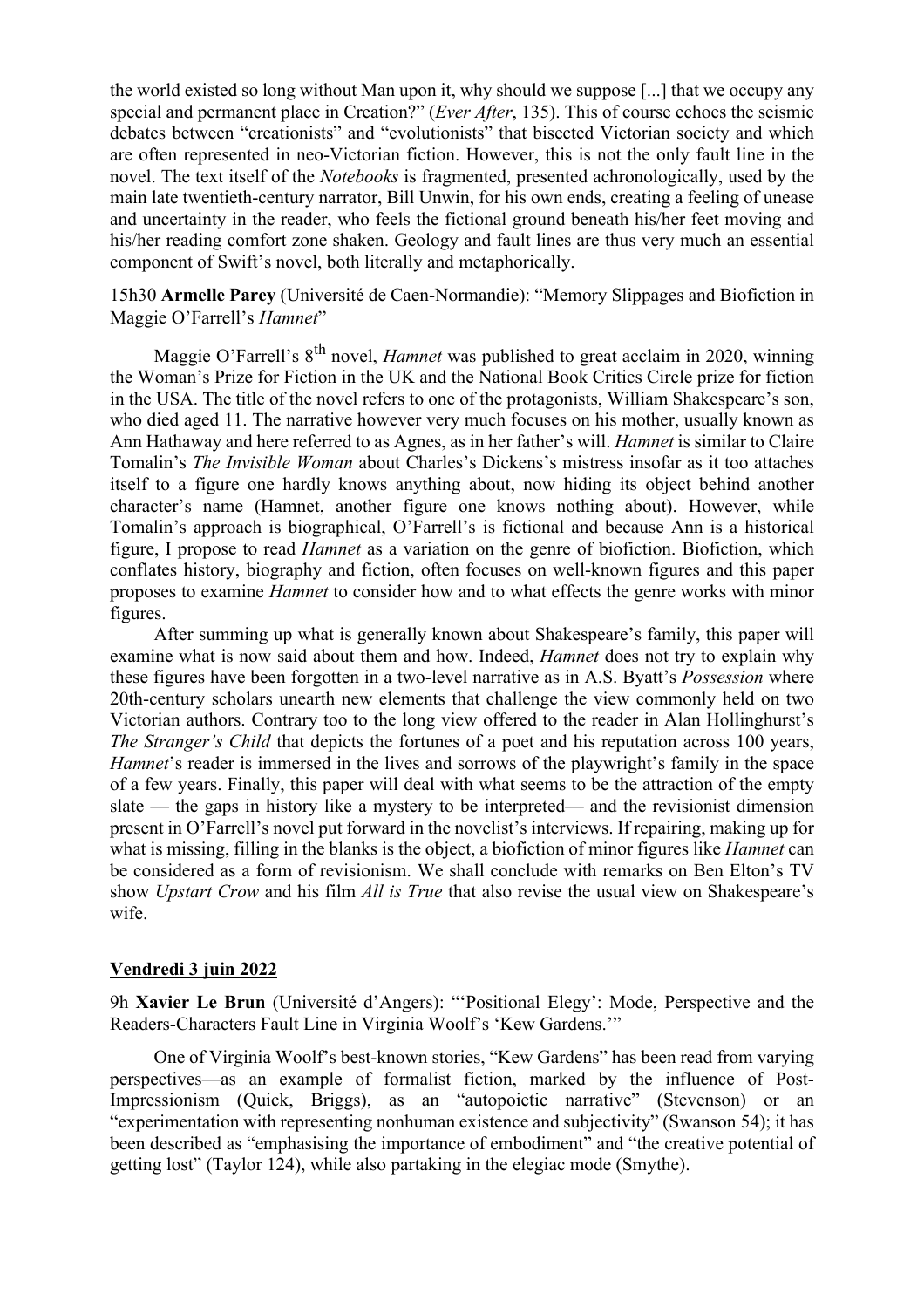In the wake of these last two interpretations, whose perspectives it partly melds, this paper recognises that "Kew Gardens" is indeed steeped in "the conventions and tropes of elegy," thereby offering a "multi-subjective meditation on loss" (Smythe 67); it does so, however, in a most original manner, as the elegiac subtext in the story is not so much verbally expressed as it is embodied, or *enacted* through the perspective occupied by the narrative voice. As groups of characters successively make their appearance and leave the stage—the narrative voice all the while adhering to the same focal point: the "oval-shaped flower-bed" at the centre of the story the emphasis shifts from the different couples depicted to the very process of passing away and the emptiness they leave behind them.

Elegy in "Kew Gardens" can thus be described as *positional*: its expression is contingent on proximity to and distance from the characters, so that a fault line is implicitly drawn, separating us—the readers, standing immobile—from them—those who are shown to pass away. Woolf's art in the story lies in preserving a separation that is both unbreachable—so as to create a sense of loss—and thin enough for readers to be emotionally affected by the fragments of human lives that dissolve one after another in front of their eyes.

9h30 **Héloïse Lecomte** (École Normale Supérieure de Lyon): "'On this near side of a cut': Fault Lines as 'principles of song' in Denise Riley's Grief-Writing"

After losing her son Jacob to a previously-undiagnosed heart condition, English poet and philosopher Denise Riley published a collection of poems entitled *Say Something Back*, among which features the famous piece "A Part Song", in 2016. The devastating loss also led her to write *Time Lived without its Flow*, a short piece of non-fiction, part-philosophical essay, part grief-memoir, in 2012. In this earlier work that sheds light on her poetics of grief, Riley metaphorises the catastrophic event as a seismic shift that causes the wounded self to experience life "on this near side of a cut" (77). As a result, the wounding experience, which derails the apprehension of time, but also entails a faulty memorialization of the deceased and cognitive failures, seems to preclude the possibility of a complete recovery. Riley's multi-generic griefwriting probes the nature of the cut and represents it stylistically in order to showcase the vulnerability of the grieving subject.

While traditional elegy is described as a "poem of mortal loss and consolation" (Sacks 1987, 3), whose goal is to heal the wounds of grief, the  $20<sup>th</sup>$ -century emergence of its melancholic counterpart, anti-elegy, strives "not to achieve but to resist consolation, […] not to heal but to reopen the wounds of loss" (Ramazani 1994, xi). In this paper, I intend to investigate the nature of the friction between elegy and anti-elegy at the heart of Riley's philosophical, autobiographical and poetic grief-writing. My aim is to show that this fault line can result in the opening up of a third category, which eschews binary distinctions between mourning and melancholy, healing and (re-)opening the wound. Riley's aesthetics of grief could be conceptualised as a poetics of vibration, i.e. an oscillation that results from a loss of equilibrium and sets in motion an emotional response, which becomes a creative "principle of song" (Riley 2016).

10h **Valérie Favre** (Université Lumière Lyon 2): "Faulty Woolf? Exploring the Fault Lines of Virginia Woolf's Literary and Feminist Heritage in Contemporary British Literature and Culture"

In her 1931 essay devoted to *Aurora Leigh* and its author, Elizabeth Barrett-Browning, Virginia Woolf asserts: "Her 'intention' survives; the interest of her theory redeems much that is faulty in her practice"<sup>1</sup>. I would argue that this characterisation as well as its reversed

<sup>1</sup> Virginia WOOLF, "Aurora Leigh" [1931], *The Essays of Virginia Woolf – Volume 5 (1929-1932)*, Stuart N. CLARKE (Ed.), New York, Mariner, 2009, p. 519-529, p. 524.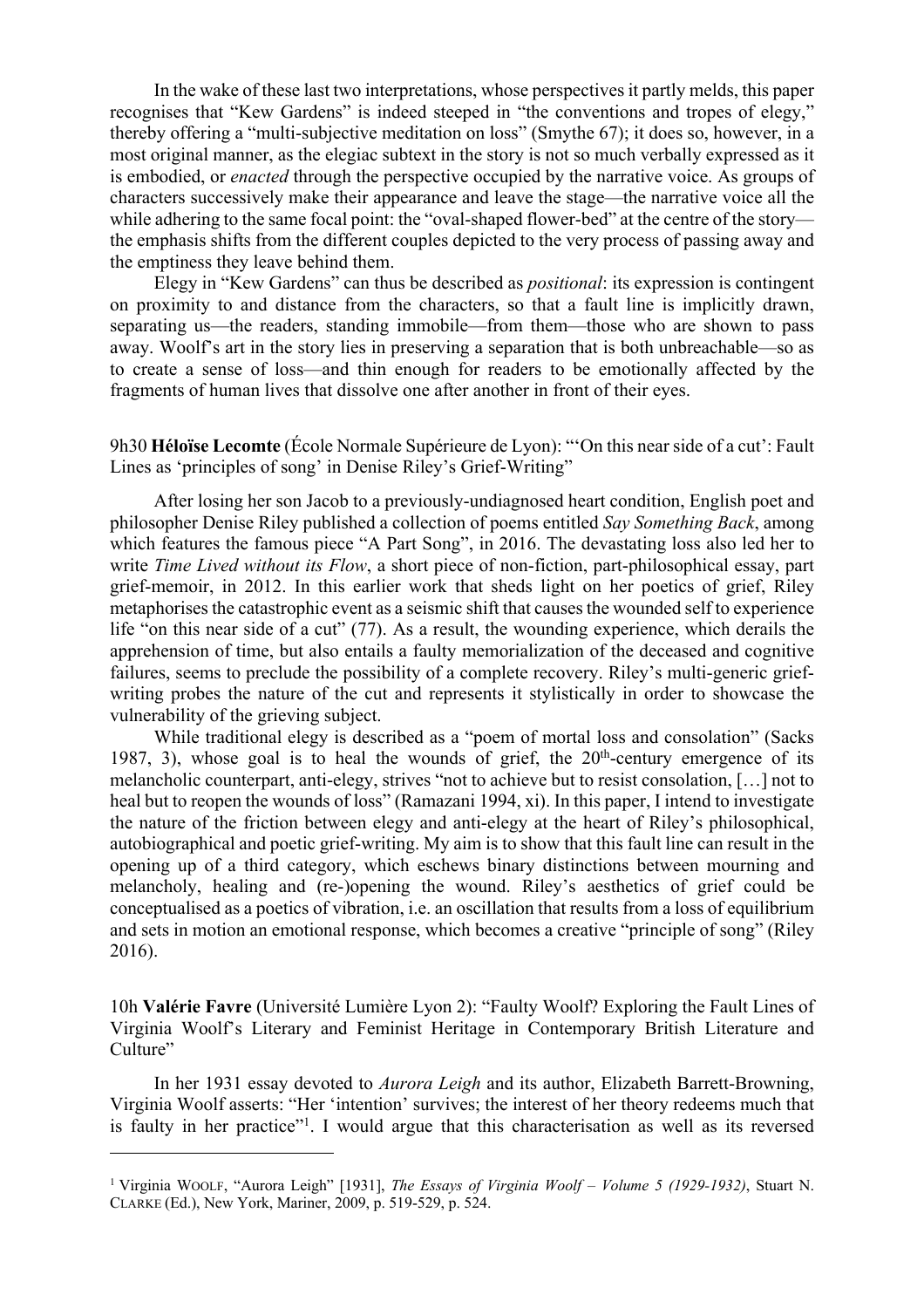alternative "the *interest of her practice* redeems much that is *faulty in her theory*" offer an insightful and stimulating entryway into Woolf's literary and feminist heritage in contemporary British literature and culture.

That Woolf's intentions have survived well into the 21st century is a statement that would be hard to disprove, <sup>2</sup> yet the fault lines between theory and practice, success and failure, both within and between her literary endeavour and her feminist thinking permeate her posterity. The works of authors and artists such as A.S Byatt, Rachel Cusk, Maggy Gee, Olivia Laing, Ali Smith, Kabe Wilson, or Jeanette Winterson have repeatedly engaged with this tension, highlighting at times Woolf's aptness, at times her faults. In the age of #MeToo, #BlackLivesMatter, #TransLivesMatter, the fault lines of Woolf's contemporary heritage keep running alongside those of contemporary feminisms, and across the fractures of gender, class and race in British society and literature, while contemporary British writers and artists keep highlighting how the friction between literature and feminism (be it feminist praxis and activism, or feminist writing) is another fault line that lies at the core of both Woolf's and their own endeavours.

This paper intends to examine the various ways in which Woolf's figure, her fictional and essayistic works as well as her feminist thinking have been, for the past thirty years or so, considered faulty, if not at fault, but also, how, beyond this rejecting and/or this reclaiming of Woolf, both her figure and her work have had the effect of a literary and feminist earthquake whose shock waves keep influencing contemporary British literature and culture.

#### **Samedi 4 juin 2022**

10h **Shirley Bricout** (Université Paul Valéry Montpellier 3): "Textual Tectonics in 'The Man Who Died' by D. H. Lawrence"

Earthquakes feature prominently at key moments in the Bible, with which D. H. Lawrence was very familiar owing to his Congregationalist upbringing. For instance, in the New Testament, an earthquake occurred when Christ "yielded up the ghost" (Matthew XXVII, 51– 53) and also, three days later, when the stone sealing his grave rolled away (Matthew XXVIII, 2).

In this paper, I first use tectonics as a critical trope to examine how Lawrence's rewriting of Christ's resurrection, in the novella "The Man Who Died" (1929), also known as "The Escaped Cock," operates along the fault-lines between textual tensions. While Lawrence's narrative breaks away from the conventional creed of Christ's redemption of the Original Sin (or Fault), the materiality of rocks, chinks, cracks and slits, described throughout "The Man Who Died," enhances the corporeality of the resurrection to the flesh that Lawrence resolutely emphasizes in his works.

The frictions created between the biblical master text and Lawrence's modernist short story are further amplified by disruptive shifts which pertain to iconoclasm and syncretism. Indeed, while the Christ-like figure rejects his mission as redeemer of the Original Sin, he turns to the phenomenal world to find his own means of redemption, in a sexual encounter, dramatized with borrowings from the Egyptian myth of the dismemberment of Osiris.

However, as I also show, tectonics are not only a convenient critical trope to discuss Lawrence's short story; tectonics are astutely embedded in Lawrence's text in the unexpected frictions within language (hypallages, zeugmas, puns, etc...) that question the conventional Christian ordering of the world. These disruptions, heralded in the clash between the competing titles of the story, release the mythopoetic potentialities of the short story as genre and restore the redemptive power of writing.

<sup>2</sup> As recently shown in Monica LATHAM, Caroline MARIE & Anne-Laure RIGEADE (Eds.), *Recycling Virginia Woolf in Contemporary Art and Literature*, London, Routledge, 2021.